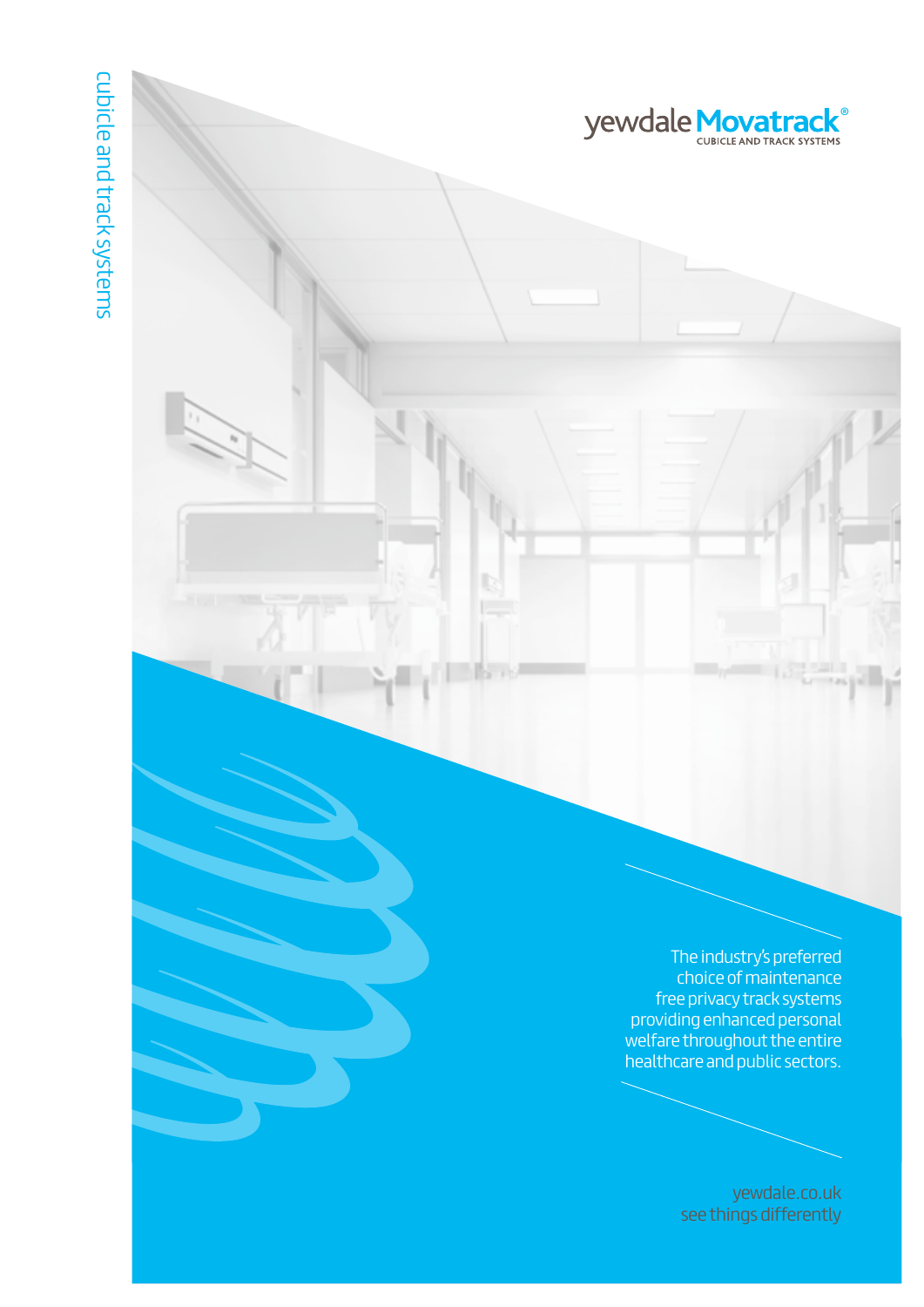

The industry's preferred choice of maintenance-free privacy track systems providing enhanced personal welfare throughout the entire healthcare and public sectors.



Warranty

This product range comes with a full Lifetime Warranty as standard.

yewdale.co.uk [see things differently](http://www.yewdale.co.uk)

With aluminium profiling for long life durability, Biosafe® treatment for effective infection control, and aesthetic qualities to blend it in anywhere, the YewdaleMovatrack® system has been developed with the user in mind.

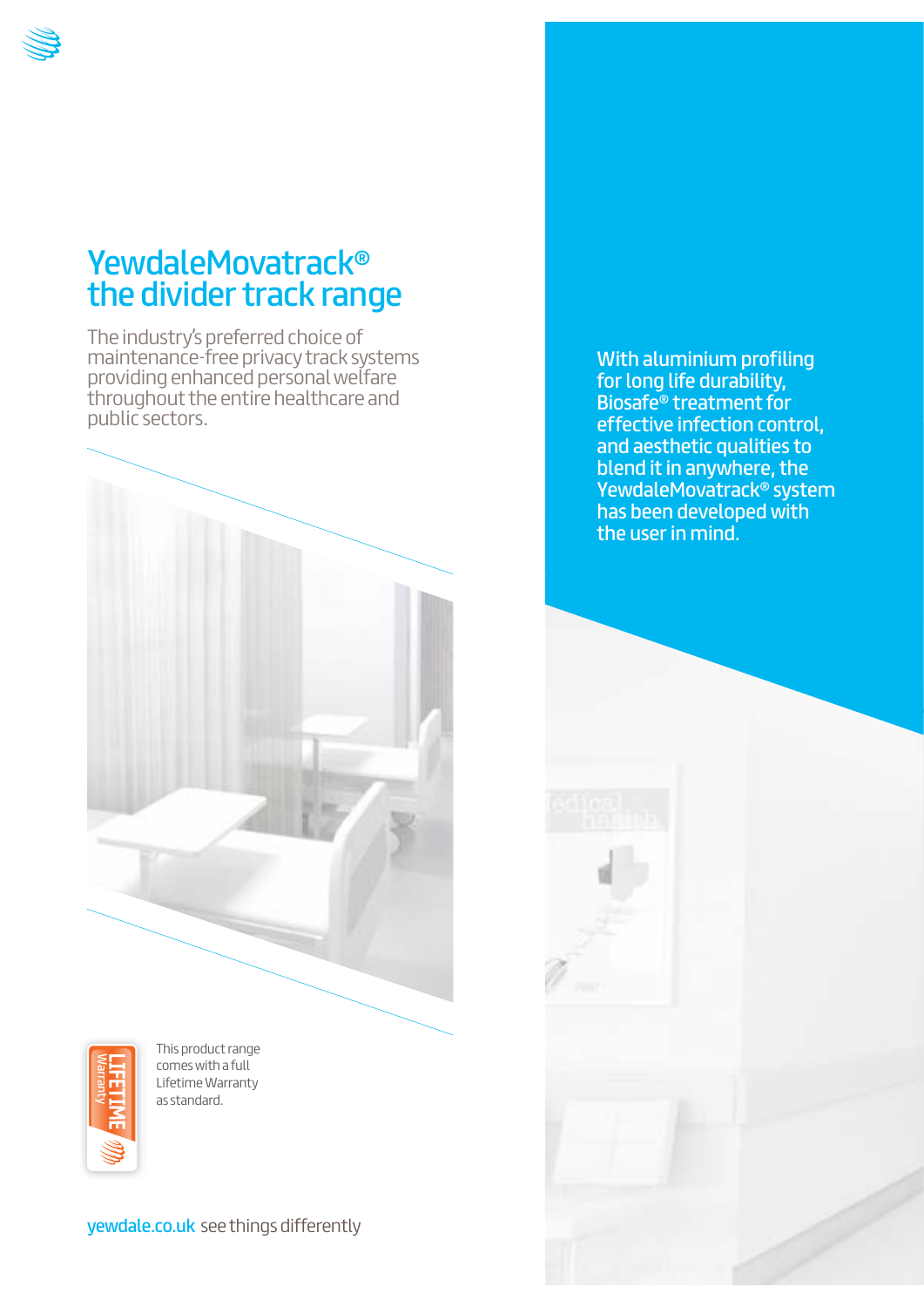# O&M Guide Preferred

YewdaleMovatrack® divider and IV track systems require no maintenance other than normal cleaning procedures. Both the structural track and associated components are made from durable materials and will not corrode in normal use. In the event of damage, or wear and tear of moving parts, all components are readily available from the manufacturers or their dealers.

It's not difficult to see what makes YewdaleMovatrack® a preferred choice throughout the industry from architects and contractors, to nursing staff and clinicians alike. It starts off with small differences like the free-running, snag-free roller wheeled curtain hooks, and the unique press-slide curtain removal point which allows curtains to be removed and replaced swiftly, and then there's the dependability of the rigid aluminium track profile and its ability to be able to span 3m between hangers. Find out more inside.

# the full range YewdaleMovatrack®

# **Curtain Divider Tracks**

### **100 4**

Premium quality fixed aluminium track system providing high levels of privacy and dignity and ensuring long term, maintenance-free reliability.

### **101 6**

Unique aluminium curtain divider track system offering the convenience of adjustable screen positioning for revolutionary space utilisation.

### **Telescopic Divider Rail**

### **300 8**

Wall mounted, folding telescopic divider rail system designed to provide instant privacy

### **Intravenous Support Tracks**

### **IV200** 10

Heavy duty, ceiling mounted overhead means of item placement and freeing up valuable floor space.

### **IV400 12**

Medium duty, suspended overhead intravenous track system for drip bags and associated accessories.

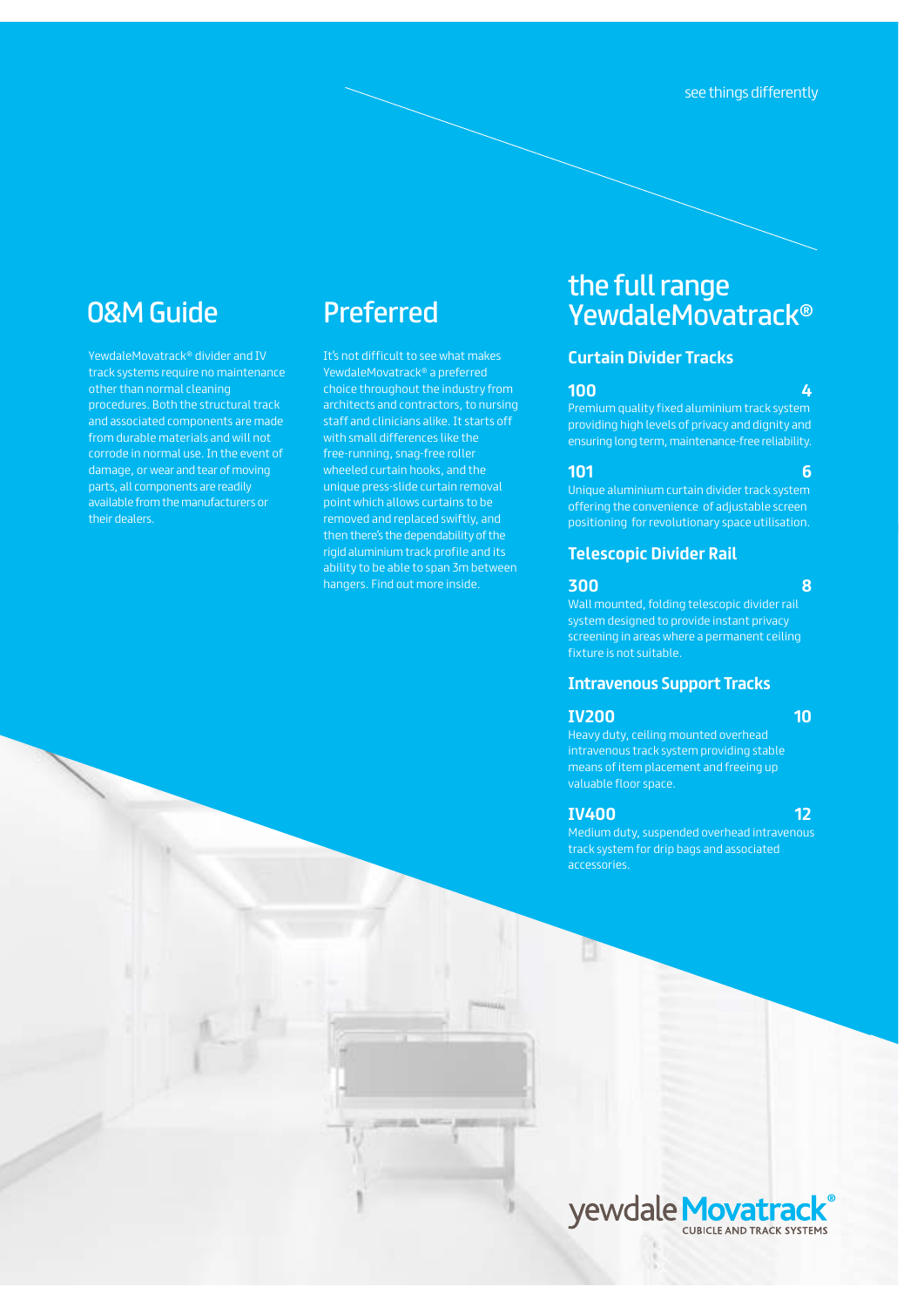# **YewdaleMovatrack**® **Cubicle & Track Systems**

All YewdaleMovatrack® systems are carefully built to exacting standards, giving years of trouble-free service. The superior design features and quality components enable them to be confidently specified for the most demanding environments.

All YewdaleMovatrack® systems are constructed from premium grade, maintenance-free, aluminium for hassle-free requirements, and can be easily found working effectively in hospitals, clinics, sports centres, schools and other public buildings.

The YewdaleMovatrack® divider track programme is one of the most highly regarded in the UK, offering simple telescopic divider rails for areas of restricted space through to large scale, permanent suspended fixtures for entire hospital solutions.

The YewdaleHarrier® range of curtains has been developed to provide an in-stock solution and perfect accompaniment to the YewdaleMovatrack® offering encompassing a full anti-bacterial portfolio ranging from disposable to high grade, machine washable. All of which are flame-retardant to government standards.

All YewdaleMovatrack® systems are available in fully made to measure form completely ready for installing, or in a comprehensive individual component form - for ease of use within any in-house manufacturing facility. The full range is distributed globally through a network of dealers and customers providing an unrivalled level of support, and with experienced installation and service teams to exceed your expectations.

| <b>100 Curtain Divider Track</b>                             |    |
|--------------------------------------------------------------|----|
| <b>101 Mobile Track System</b>                               | Ջ  |
| <b>300 Telescopic Divider Rail</b>                           | 10 |
| <b>IV200 Heavy Duty<br/>Intravenous Support Track</b>        | 12 |
| <b>IV400 Medium Duty</b><br><b>Intravenous Support Track</b> |    |



This product range comes with a full Lifetime Warranty as standard.



see things differently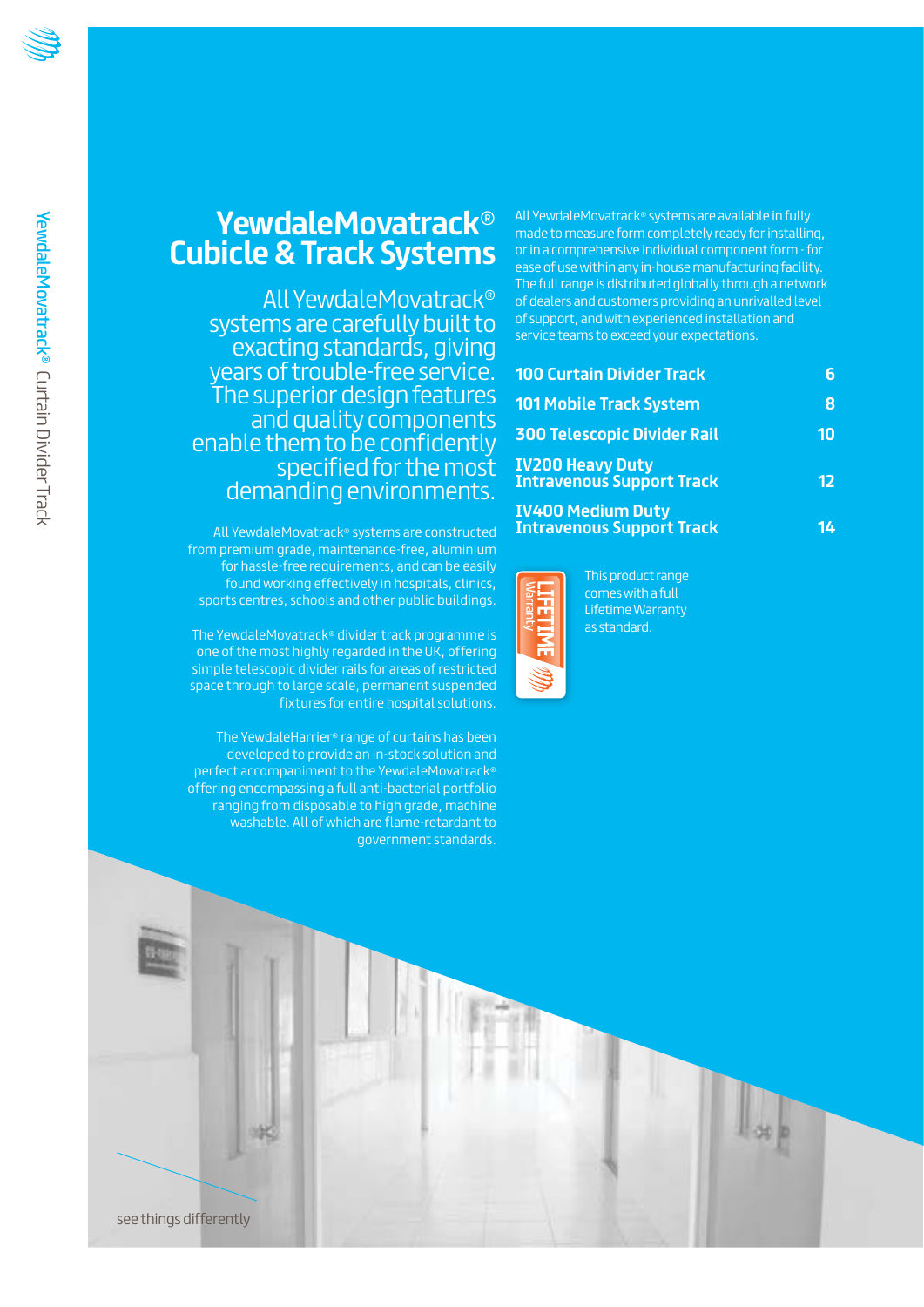

# The YewdaleMovatrack® Cubicle & Track System

### What unique features make this curtain divider track system so popular?

As you would expect from all areas of the care community, hospitals, clinics, and health conscious institutions all over the world treat the care of their service users with a very high level of interest. To enable them to uphold an environment that is conducive towards peace, calm and recovery requires equipment and systems that are simple to use and require nominal on-going maintenance. Not only does installing these features and taking these appropriate steps pay dividends towards carer job satisfaction, they each ultimately help the longevity of the care plan by ruling out the requirements of continual maintenance costs. With an ever-increasing host of options available to the healthcare sector, why should more thought go into a curtain divider track system?

Many systems available provide only the minimum number of factors required to offer a suitable privacy solution, suiting contractor budget constraints rather than ensuring sta and service user well-being. For help when making your next decision, or to check how your current system fares in regard to the industry standard, have a quick read through the points listed below. If you would like a non-obligatory view of your present system from an unbiased advisor, please call the specialist support team on +44(0)1268 570900.

### Roller Wheel Curtain Hooks

The free-running roller wheel curtain hooks offered with the YewdaleMovatrack® system as standard never cease to be noticed by nursing staff who had grown accustomed to ordinary cubicle track systems. Even after years of use, curtains using these will be light and easy to draw. They won't even jam on bends!



#### Maintenance-free

Ideally suited for all contract applications, the YewdaleMovatrack® profile has a hygienic, wipe-clean, white powder-coated finish as standard. The machined flat top profile allows for positive wiping, providing absolutely no area for dust to build up in nor bacteria to develop.

### Premium Aluminium Profile

The core of the YewdaleMovatrack® system is based around and remembered by its sturdy, yet unobtrusive, profile. Constructed entirely from high grade aluminium and requiring no additional separate parts upholds the integrity of the product allowing it to span 3.0m between supports with no flexing or sag.



#### Cubicle Numbering System

The separating of individual bed bays by means of a numbering system is an absolutely essential form of identification in hospitals, clinics, surgeries and the like. The clearly viewable design of the Cubicle Numbering System provides a perfect solution to all open ward requirements in today's world. They ensure clear, instant and permanent visibility and yet still offer the convenience of effortless, toolfree repositioning whenever required.



#### Suitable for YewdaleKestrel®

Only a system of compatible standards would be acceptable for the only 100% fail-safe antiligature solution available globally. That's why Only a system of compatible standards would be<br>acceptable for the only 100% fail-safe anti-<br>ligature solution available globally. That's why<br>the YewdaleMovatrack® curtain divider track is the only system approved for use with the YewdaleKestrel® Anti-Ligature System.



#### Curtain Removal Point

Every track gets fitted with a unique press-slide curtain removal point allowing curtains to be removed swiftly, complete with its hooks. It is of no surprise that this alone reduces maintenance time and improves infection control. No more tedious attempting to remove soiled curtains from the track height at a stretch!



#### Installer friendly

Not only do nursing staff prefer the ease of use,<br>many installers would rather fit many installers would rather fit YewdaleMovatrack® than any other profile. The simple, elegant design is not only quick and easy to install, it is more satisfying. Die-cast aluminium wall shoes hold the track securely and slim suspension hangers exceed NHS strength requirements.



#### HTM66 Compliant

The YewdaleMovatrack® system complies fully with the requirements of the NHS Estates Health Technical Memoranda Building Components Series 66. All details can be provided upon request.



### Biosafe® Antibacterial Formula

special anti-microbial formula, unique to Yewdale and proven to remove the growth of bacteria, is added to the paint substance before application. This ensures that the protection is preserved indefinitely and unable to be washed off by cleaning.

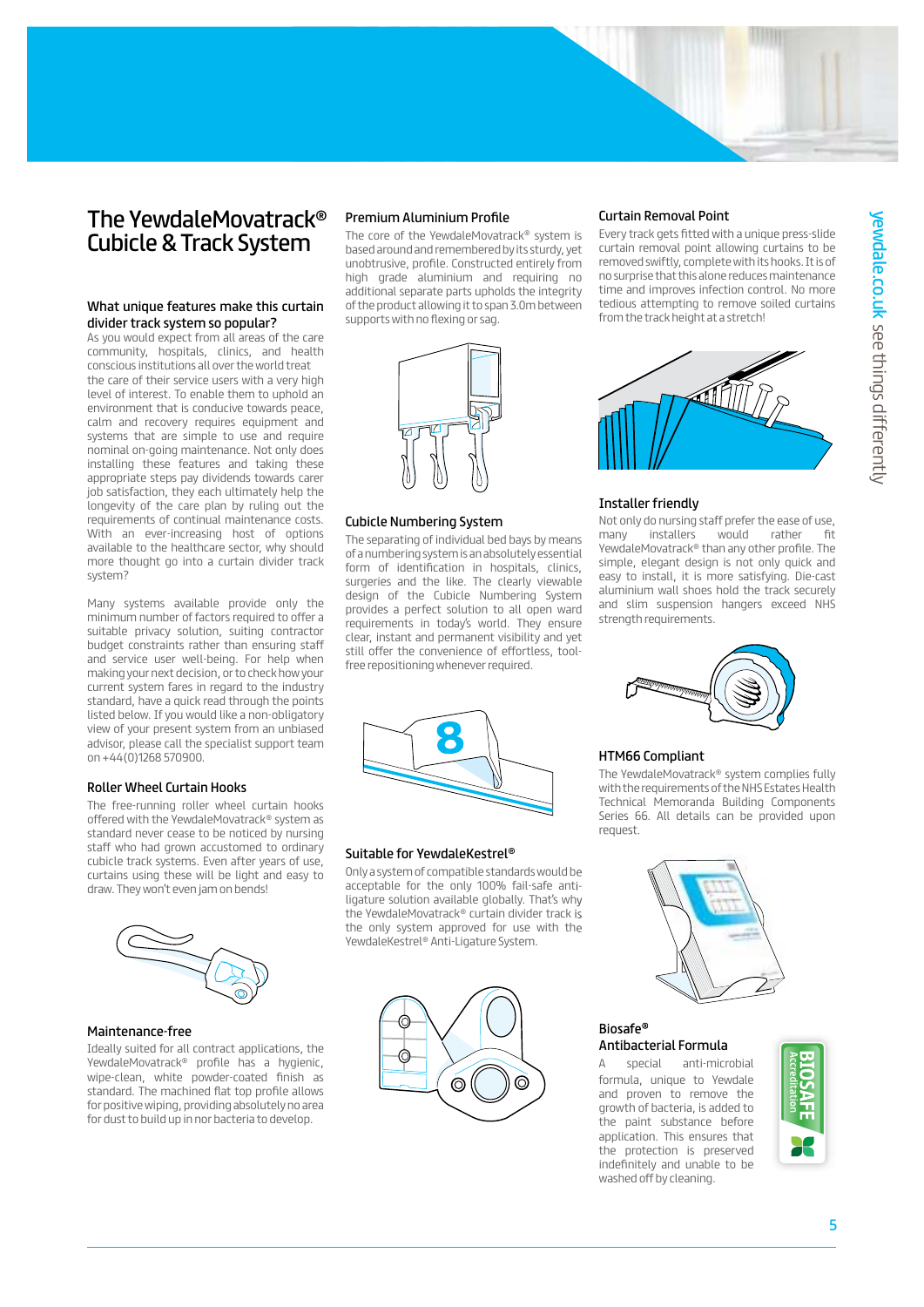

# 100 Curtain Divider Track

#### Features:

The rigid, high-grade aluminium track section and maintenance-free, wheeled roller hooks are just an introduction to the many features of the YewdaleMovatrack® 100 curtain divider track system, which is in use in many hospitals globally. Designed to give years of trouble-free service, this curtain divider track system uses die-cast aluminium wall shoes for a secure locating where tracks meet the wall, and suspension hangers for a rigid connection to the ceiling, unless directly ceiling fixed. Supplied with a curtain removal point as standard.

#### Benefits:

Strength and simplicity make the YewdaleMovatrack® 100 track system the first choice for a full number of applications. The maintenance-free, premium quality track system has a strong and attractive aluminium profile which offers you more for less, in that it is able to span 3.0 metres between hangers, providing long term reliability. In a similar fashion, curtain removal points are provided as standard on every track for added convenience when replacing curtains. The self-lubricating roller runner hooks are quickly loaded into the track through this point of access, making the process a pleasurable experience. Complies fully with the requirements of HTM66.

#### Options:

Silver anodised track; Any RAL colour available to order; Biosafe® antibacterial treatment option available within white powder-coated finish only; Cubicle numbering system; Track mounted uplighters; Stainless steel roller hooks or rings.

#### YewdaleMovatrack® shower track:

Ideally suited for use as a shower track in washroom environments due to hygienic, wipe-clean properties.

#### Specification:

The YewdaleMovatrack® 100 curtain divider track system as manufactured by Yewdale, +44 (0)1268 570900. Track manufactured from premium quality aluminium with silver anodised / white powder-coated finish, able to span 3.0 metre without support. Double hangers to ensure full functionality of system. Complete with roller runner hooks at 10 per metre, curtain removal points per section and, overlaps as necessary, spaced in accordance with manufacturers recommendations. Flame retardant curtains from the YewdaleHarrier® range. Layout as shown on accompanying drawings. Fitting to be carried out by trained and accredited personnel.

#### **YewdaleMovatrack® is the only approved curtain divider track system to be used with YewdaleKestrel® for anti-ligature use.**

Please refer to NBS Plus N10 230.

This product range comes with a full Lifetime Warranty as standard.

Warranty



An example of a typical ward layout, showing how YewdaleMovatrack® 100 provides optimum service user privacy.



### **secure care environments**

For further specific information on all of YewdaleKestrel's anti-ligature systems, please request a YewdaleKestrel® System brochure.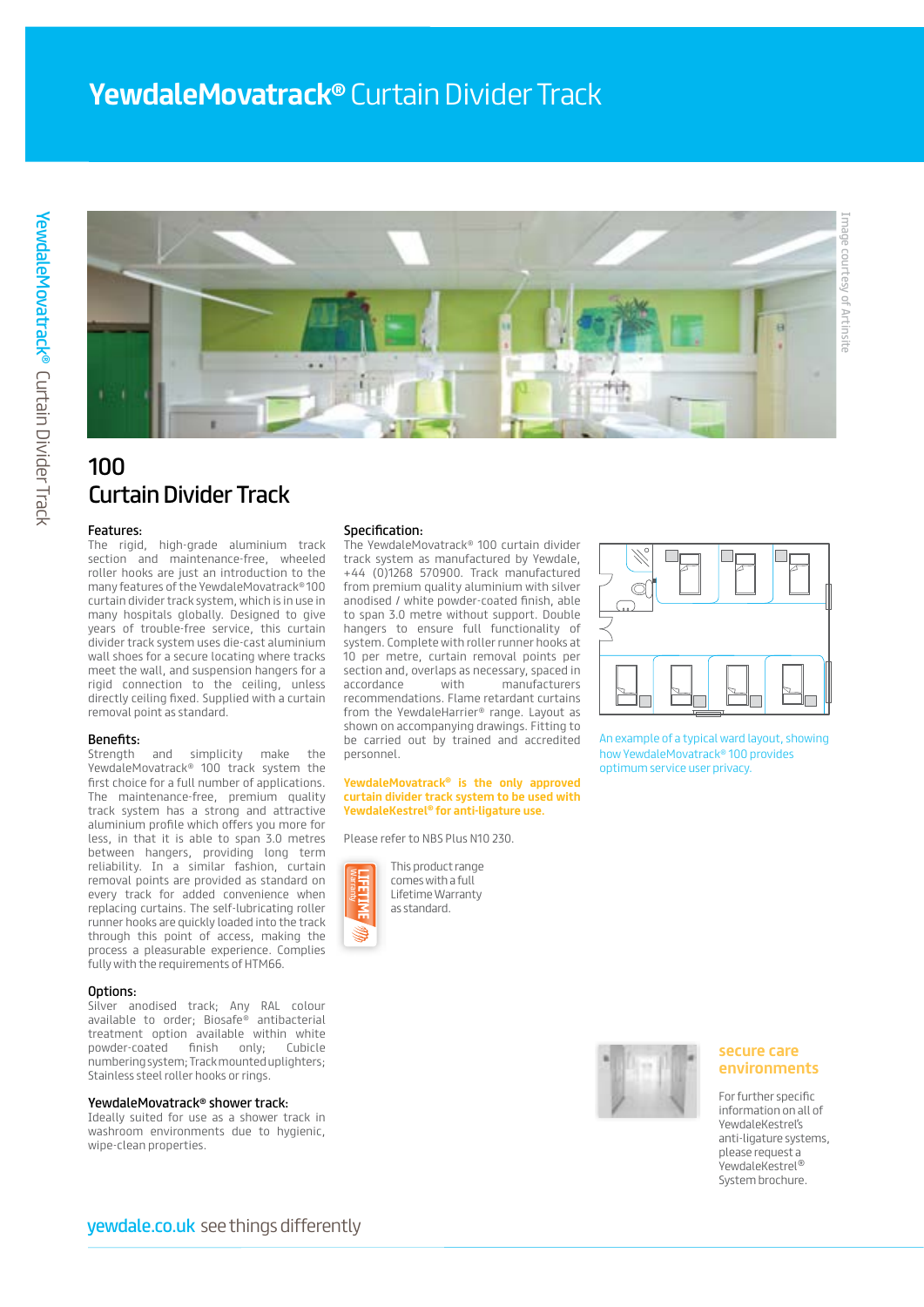[BIM model](http://www.yewdale.co.uk/prod/100-curtain-divider-track)  available





## **we've pulled together a top range of curtains!**

Find a matching option from the YewdaleHarrier ® range. You'll find it easy to choose from, that it case to enobse from,<br>using one of our fabric selectors. **medway**fabric selector yewdale.co.uk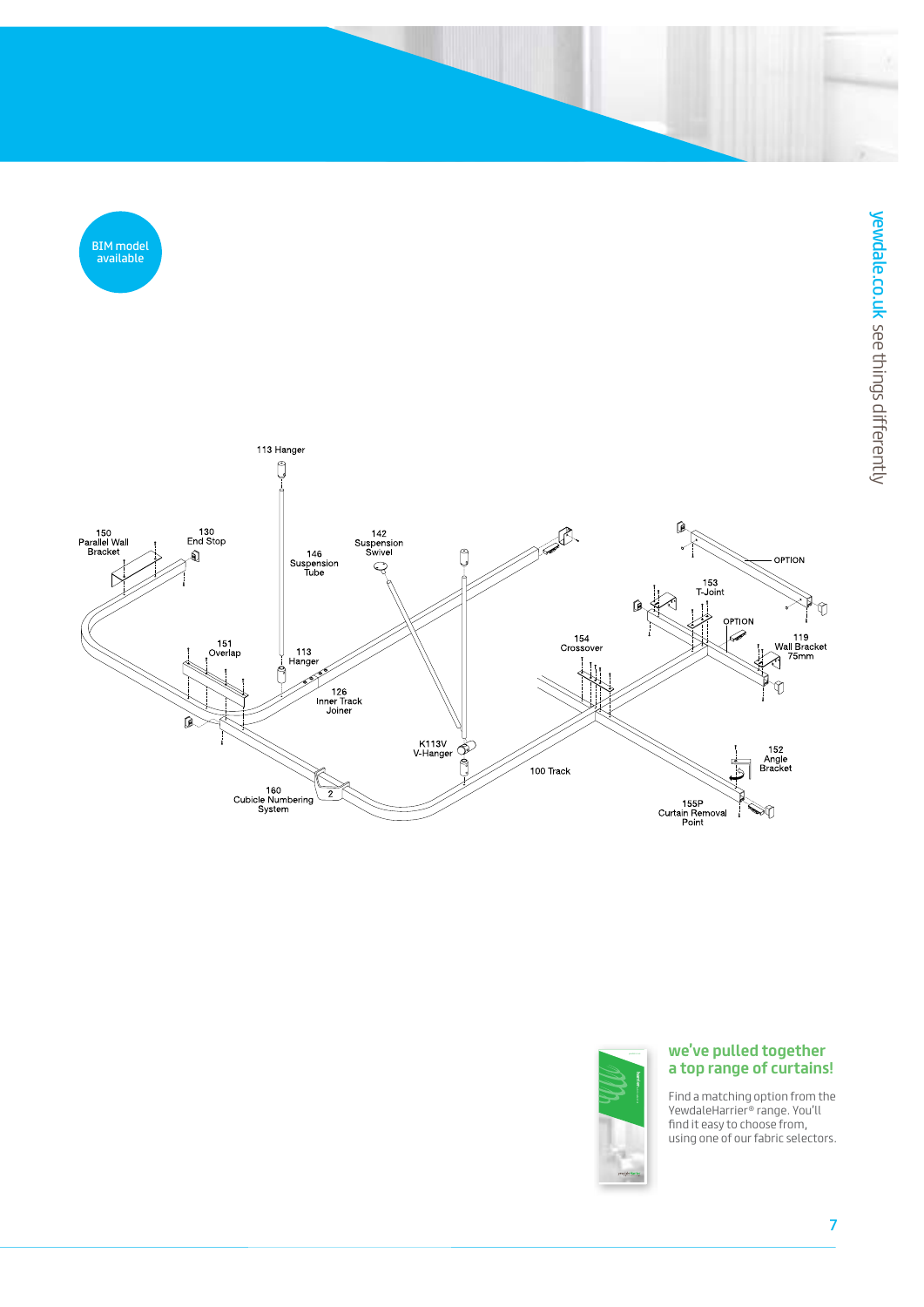# **YewdaleMovatrack®** Mobile Track System





# 101 Mobile Track System

#### Features:

The rigid, high-grade aluminium profile section provides a perfect core to the mobile dividing rails of the YewdaleMovatrack® 101 mobile curtain divider track system. This unique system is supplied as standard in white powder-coated finish and utilises maintenance-free, wheeled roller hooks for jam-free use. White suspension hangers fitted equidistant along track length for suspended track solutions or directly mounted to the ceiling as required. Moveable divider tracks within the outer frame as required. Designed to give years of troublefree service, this curtain divider track system uses die-cast aluminium wall shoes for a secure locating where tracks meet the wall, unless directly ceiling fixed. Supplied with a curtain removal point as standard.

#### Benefits:

The mobile dividing rails of the YewdaleMovatrack® 101 mobile curtain divider track system are a unique feature that revolutionises space utilisation in hospital wards. Cubicle widths can be altered in seconds by nursing staff in response to changes in medical requirements such as patient care or amount of equipment needed. If a spare dividing rail is provided, an extra bed-space can be brought quickly into use if required - with patient privacy upheld and maintained. The system comprises of a track, with curtains, across the front of a row of bed cubicles, and a back track, without curtains, fixed to the wall behind the beds. Mobile trolleys run within special slots in these tracks, and carry the mobile dividing rails, with curtains, smoothly and quietly on neoprene-tyred wheels. YewdaleMovatrack® 101 includes all the advantages of YewdaleMovatrack® 100 cubicle track and is fully compatible with it. The strong aluminium sections have a white powdercoated finish as standard.

#### Options:

Any RAL colour available to order; Cubicle numbering system; Stainless steel roller hooks or rings.

#### YewdaleMovatrack® IV:

The YewdaleMovatrack® IV400 overhead intravenous track system may be fitted to YewdaleMovatrack® 101 with a mobile IV track, complete with 2-point carrier, running between, and parallel to, the mobile curtain tracks. This gives overhead IV provision at any point within the cubicle and augments the amazing versatility of the system. For further details see page 12.

#### Specification:

The YewdaleMovatrack® 100 curtain divider track system as manufactured by Yewdale, +44 (0)1268 570900. Track manufactured from premium quality aluminium with silver anodised / white powder-coated finish, able to span 3.0 metre without support, and including all necessary fittings. Mobile dividing rails fitted with wheeled trolleys running within front and back tracks. Double hangers to ensure full functionality of system. Complete with roller runner hooks at 10 per metre, curtain removal points per section and, overlaps as necessary, spaced in accordance with manufacturers recommendations. Flame retardant curtains from the YewdaleHarrier® range. Layout as shown on accompanying drawings. Fitting to be carried out by trained and accredited personnel.

Please refer to NBS Plus N10 230.



This product range comes with a full Lifetime Warranty as standard.



An example of a typical ward layout showing the versatility of YewdaleMovatrack® 101. Mobile tracks can be moved to instantly create more space around a bed.



### **we've pulled together [a top range of curtains!](http://www.yewdale.co.uk/downloads)**

Find a matching option from the │ YewdaleHarrier® range. You'll find it easy to choose from, using one of our fabric selectors.<br>-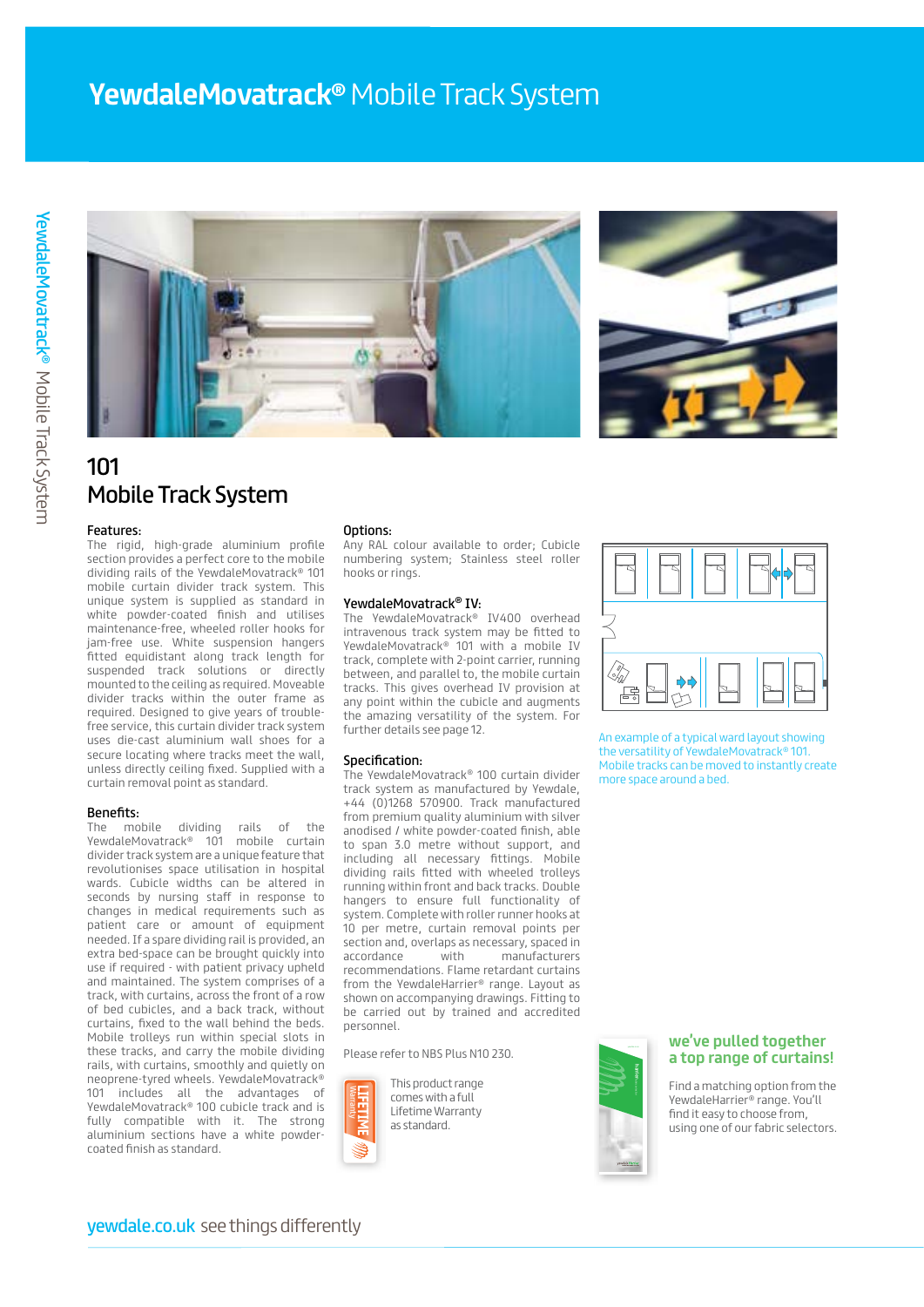# YewdaleMovatrack® 101 working in a busy ward. A problem solved in seconds...

Many hospitals struggle with the conflicting requirements of additional bed space and fixed cubicle curtain tracks. This can be a common occurrence and at times is particularly noticeable in Accident & Emergency, and Theatre Recovery areas. When extra bed spaces are required often the arrangement of the fixed divider tracks restricts the possibility of providing additional suitable areas even though space may physically permit. This is where YewdaleMovatrack® 101, with its mobile dividing rails, has the answer.

In the illustration, A & B are two spare tracks, with curtains stacked at front of track. There are currently 3 equally-sized bays available. There is physical space available to add extra bed however the curtain divider tracks prevent the accommodation of an addition. No problem.

Track B is moved away from the wall to the right and makes a new bay. Beds 1 - 3 move to the right along with tracks B, C & D creating 4 equal bays; the extra bed is wheeled into position between curtain B and the wall as shown. It is important that service user privacy is maintained at all times, and Movatrack 101 fulfils this simply and ingeniously.







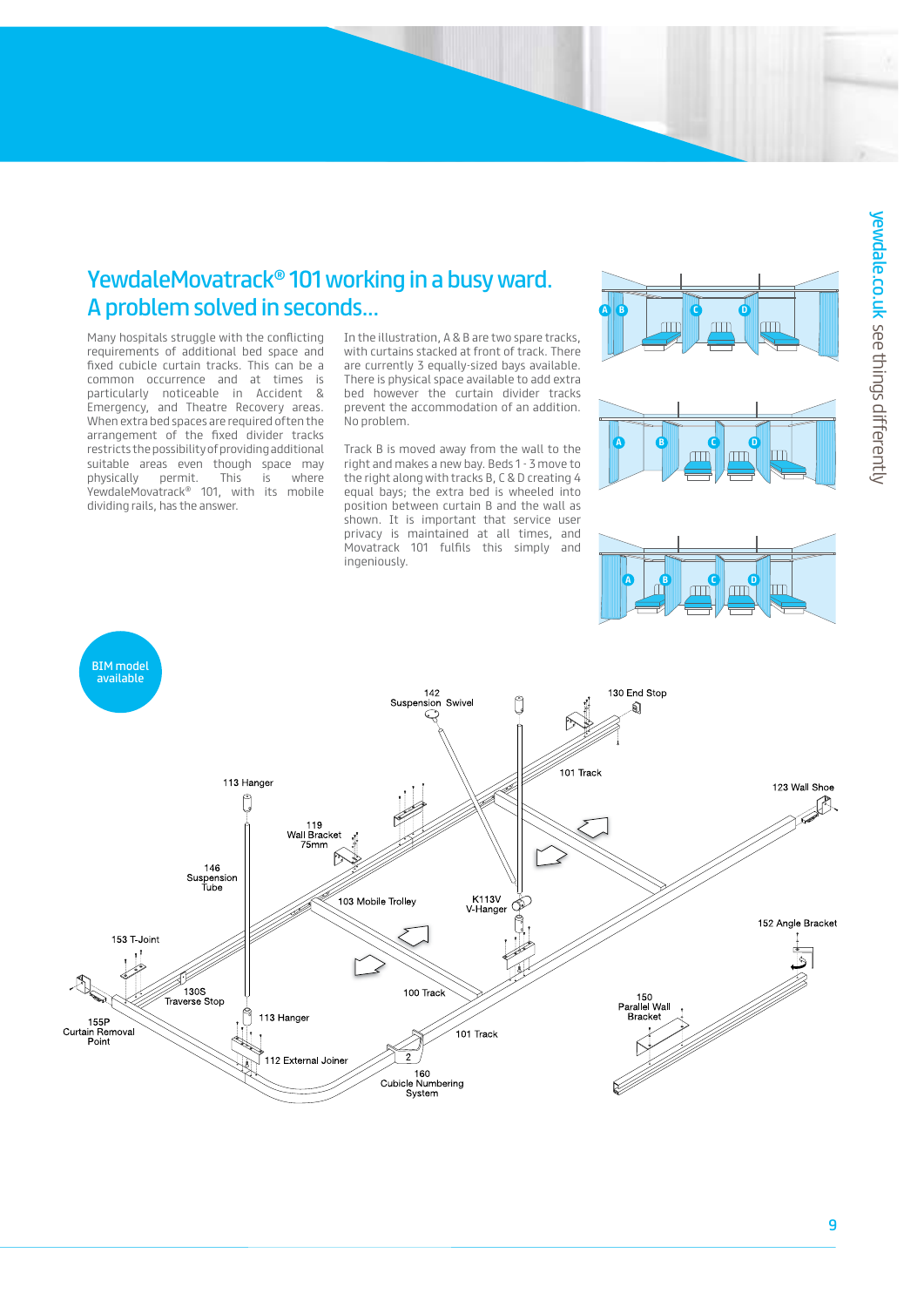# **YewdaleMovatrack®** Telescopic Divider Rail





# 300 Telescopic Divider Rail

### Features:

The YewdaleMovatrack® 300 telescopic divider rail has a high-grade, yet lightweight aluminium wall mounted rail as standard. Folding mechanism utilises aluminium components for long-term reliability. The curtain arm is adjustable in length up to 2100mm depending on model. Curtains are mounted to the rail by large plastic loops for ease of application.

Benefits:<br>YewdaleMovatrack® 300 is designed specifically for doctors surgeries, hospitals, and other healthcare institutes where space and privacy needs conflict, or where a fixed track is not felt suitable. This unique system revolutionises space utilisation and caters for overhead hoists and other lifting equipment. The system comprises of a telescopic divider rail with light weight flame retardant curtains, that can go from its almost unseen closed position against the wall, to a full screen in 10 seconds. By having the choice of length of telescopic arms along with colours of curtains, ensures the product fits well within its environment.

#### Specification:

The YewdaleMovatrack® 300 telescopic divider rail as manufactured by Yewdale +44 (0)1268 570900. Lightweight telescopic aluminium track and curtains with unique fold-down mechanism. Flame retardant curtains from the YewdaleHarrier® range.



# Telescopic rail specification guide

| Part No. | <b>Description</b>                        | <b>Size</b>     |
|----------|-------------------------------------------|-----------------|
| 300/21   | YewdaleMovatrack® Telescopic Divider Rail | 1000 - 2100mm   |
| 300/16   | YewdaleMovatrack® Telescopic Divider Rail | $800 - 1600$ mm |
| 300/13   | YewdaleMovatrack® Telescopic Divider Rail | 700 - 1300mm    |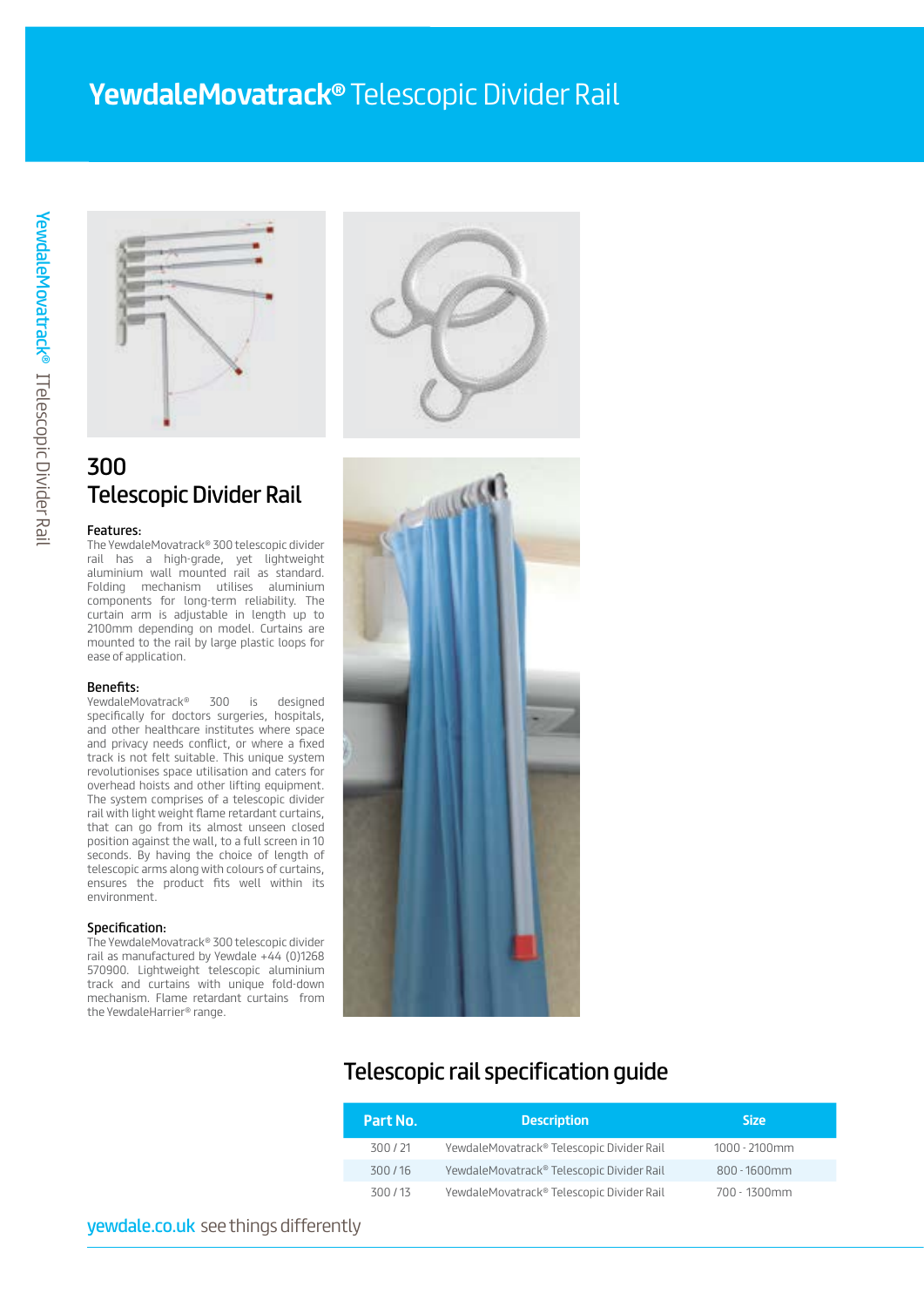

# Movagate

#### Features:

The Movagate is the ultimate solution for suspended curtain track system cubicle tracks where there is a requirement for a hoist. Designed with a robust sprung-loaded hinge and magnetic latch technology, the Movagate allows the hoist to pass swiftly and easily through the track whilst maintaining 100% patient privacy at all times. The maintenance-free Movagate is supported with white suspended V-hangers to ensure a firm and positive installation. White powdercoating incorporating Biosafe® antimicrobial treatment.

#### Benefits:

Movagate provides the ultimate solution. Due to the rigidity of the YewdaleMovatrack® curtain divider track system, this simple but effective solution is designed to be retrofitted to any existing YewdaleMovatrack® arrangement or installed with a new installation of YewdaleMovatrack® curtain divider track. Available worldwide, Movagate has enabled Architects, Trusts and Contractors to approach both patient handling and privacy in a new light and is now revolutionising the design of patient areas.

#### Specification:

The Movagate as manufactured by Yewdale, +44 (0)1268 570900. Extruded aluminium track with white powder-coated finish incorporating Biosafe® antimicrobial treatment. To be suspended with white V-hangers in line with YewdaleMovatrack® curtain divider tracking (at 2.1m above floor level or as specified) in accordance with manufacturer's instructions. Layout as shown on accompanying drawings. Fitting to be carried out by trained and accredited personnel.

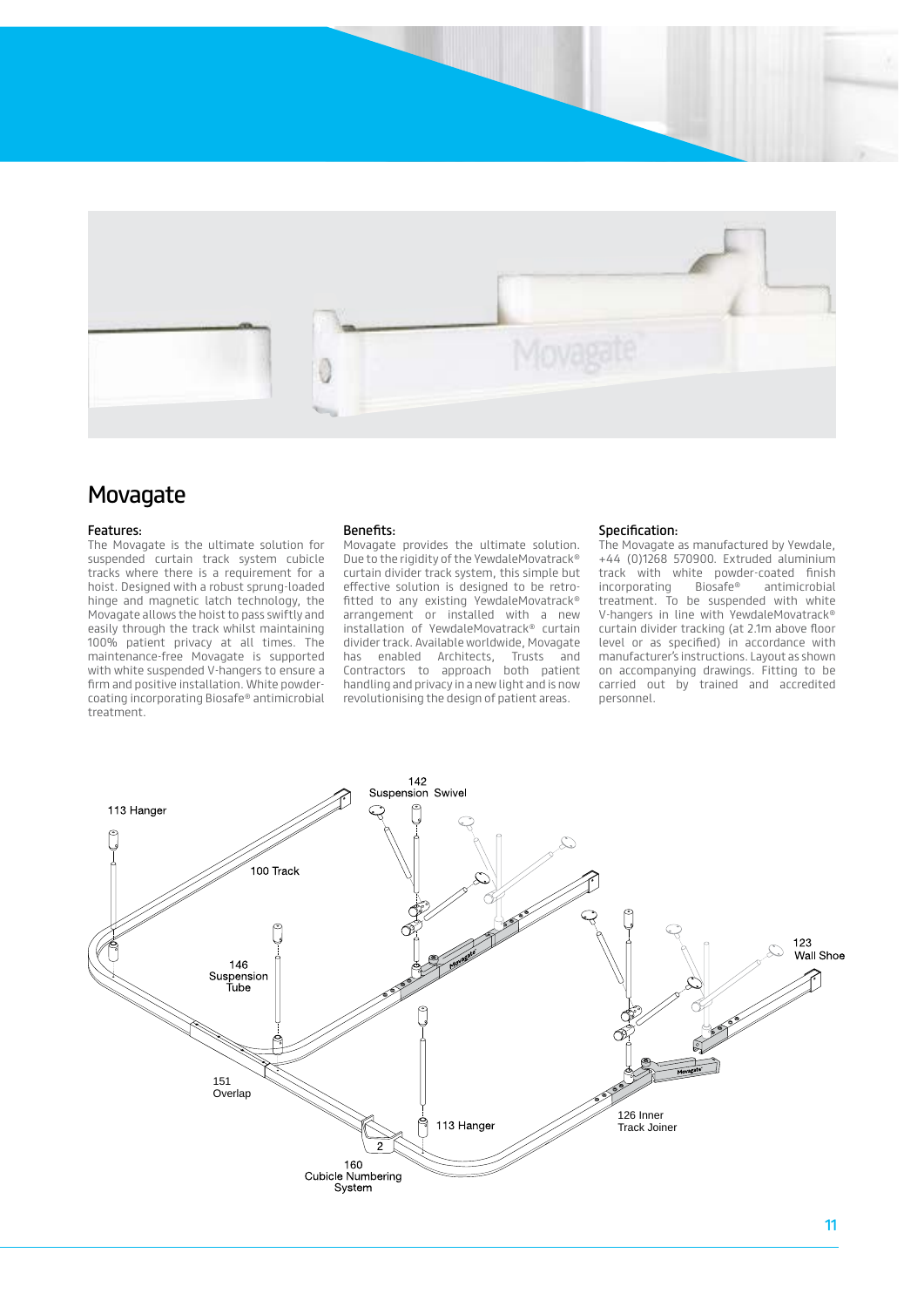

# IV200 Heavy Duty Intravenous Support Track

#### Features:

The YewdaleMovatrack® IV200 heavy duty intravenous support track is machined from rigid, high-grade aluminium profile section and mounts directly to the ceiling as standard. This unique system is supplied as standard in hygienic, white powder-coated finish and utilises heavy duty, self-locking wheeled trolleys for dependable support.

#### Benefits:

It is becoming increasingly important that the area around a hospital bed should be as uncluttered as possible. It is now accepted that the patients' quality of life can have a direct bearing on recovery time, and the perceived intrusiveness of medical equipment may be a contributory factor. The benefit of YewdaleMovatrack® IV200 is not only that drip bags and equipment are taken off the floor, but that they are suspended from an overhead track. IV provision can be kept discreetly aside, without taking up valuable floor space, yet it is always available to be moved into position when required. IV200 track is a very strong and rigid aluminium extrusion with a white powdercoated finish. It is usually fixed directly to the ceiling, although it may be suspended if the ceiling height is over 3m. Locking trolleys run smoothly and quietly within the track section on tough nylon wheels. When a carrier tree or pump carrier is suspended from a locking trolley, the trolley will automatically lock into position on the track to prevent accidental movement.

#### Options:

Telescopic carrier trees available in four sizes to suit a range of track heights; all have simple release adjustment for accurate height control of the five stainless steel hooks. Pump carriers have a 20mm diameter pole to which syringe and infusion pumps may be clamped; they can be used alone for syringe pumps, or positioned alongside a carrier tree for infusion use, and with a load capacity of 30kg will take up to four pumps with ease. The optional pump carrier with power supply solves the problem of cable management, with an NHS specification supply cable attached to the top of the pump carrier and across to the wall at ceiling height.

### Specification:

The YewdaleMovatrack® IV200 Overhead intravenous track system as manufactured by Yewdale, +44 (0)1268 570900. Heavy duty, white powder-coated aluminium track, ceilingfixed in accordance with manufacturer's instructions. Telescopic intravenous carrier trees and pump carriers to be suspended from self-locking wheeled trolleys mounted within the track. Layout as shown on accompanying drawings. Fitting to be carried out by trained and accredited personnel.

Please refer to NBS Plus N10 230.



There are several alternatives for IV200 track positions. The most commonly used layout is a track parallel to the back wall and 1m out from it. A continous track is then possible over the line of beds, assuming an unobstructed ceiling. A second track may be positioned across the foot of the beds if required. Another alternative is a track running parallel to the bed. This gives IV provision at both the head and the foot of the bed, and also allows stacking of carriers against a wall.



IV200 Loading figures

|      | <b>Part No.</b> Description | <b>Design Load</b>                                                                                                                                                                                                                                                                    |
|------|-----------------------------|---------------------------------------------------------------------------------------------------------------------------------------------------------------------------------------------------------------------------------------------------------------------------------------|
| 210W | Heavy Duty IV Track         | 80kg at each fixing point, therefore the capacity of the track is 80kg x the number of fixings, with load<br>evenly distributed. Fixings should be at 1200mm maximum. If point loads exceeding 25kg (eg. heavy<br>equipment) are anticipated, fixing is recommended at 800mm centres. |
| 233  | Locking Trolley             | 40ka                                                                                                                                                                                                                                                                                  |
| 234W |                             | Telescopic Carrier Tree Central Hook: 8kg, Folding Hooks: 3kg each. Total load: 20kg                                                                                                                                                                                                  |
| 235W | Pump Carrier                | 30ka                                                                                                                                                                                                                                                                                  |

# yewdale.co.uk [see things differently](http://www.yewdale.co.uk)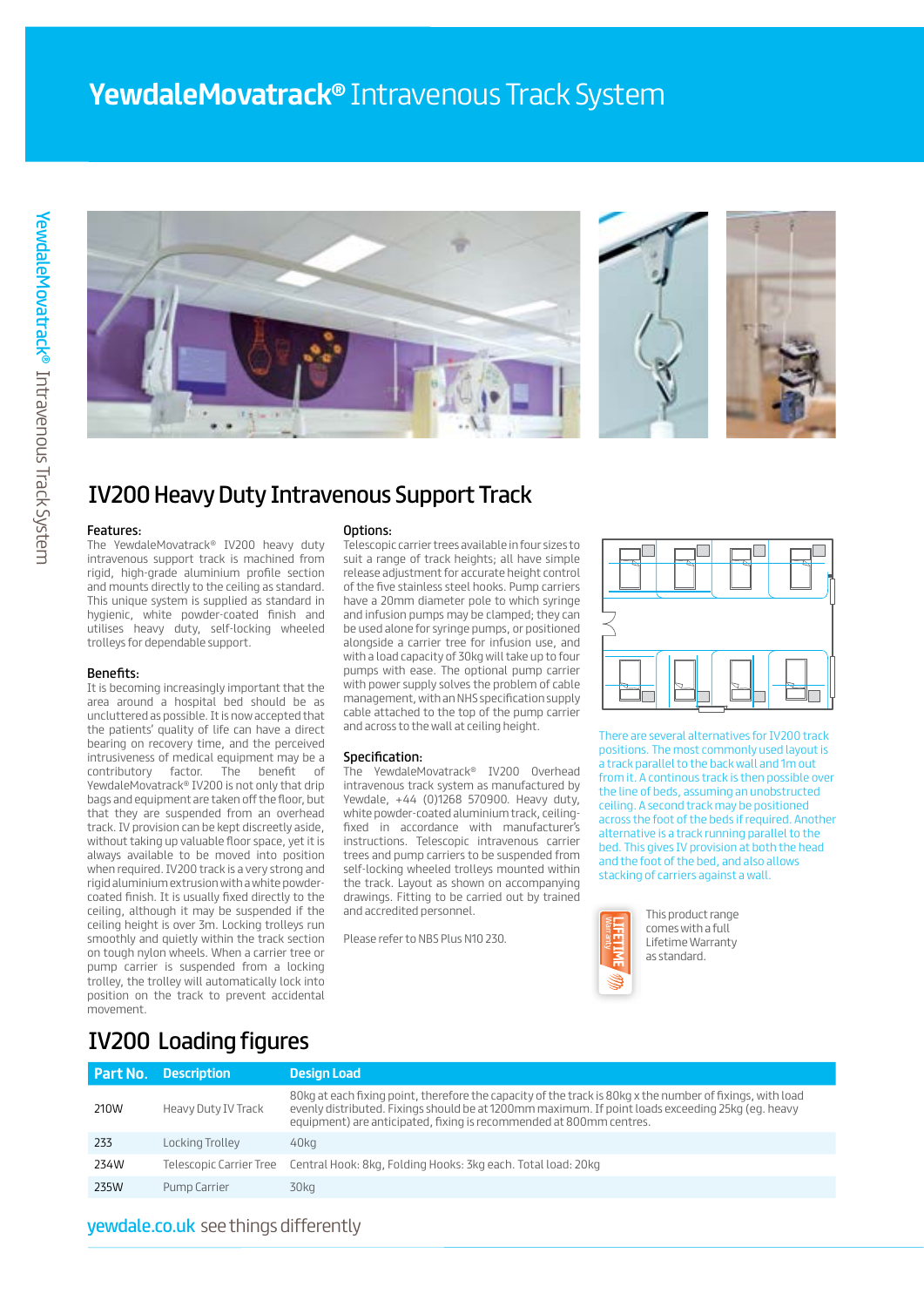



## **we've pulled together [a top range of curtains!](http://www.yewdale.co.uk/downloads)**

Find a matching option from the YewdaleHarrier® range. You'll find it easy to choose from, that it case to enobse from,<br>using one of our fabric selectors. **medway**fabric selector yewdale.co.uk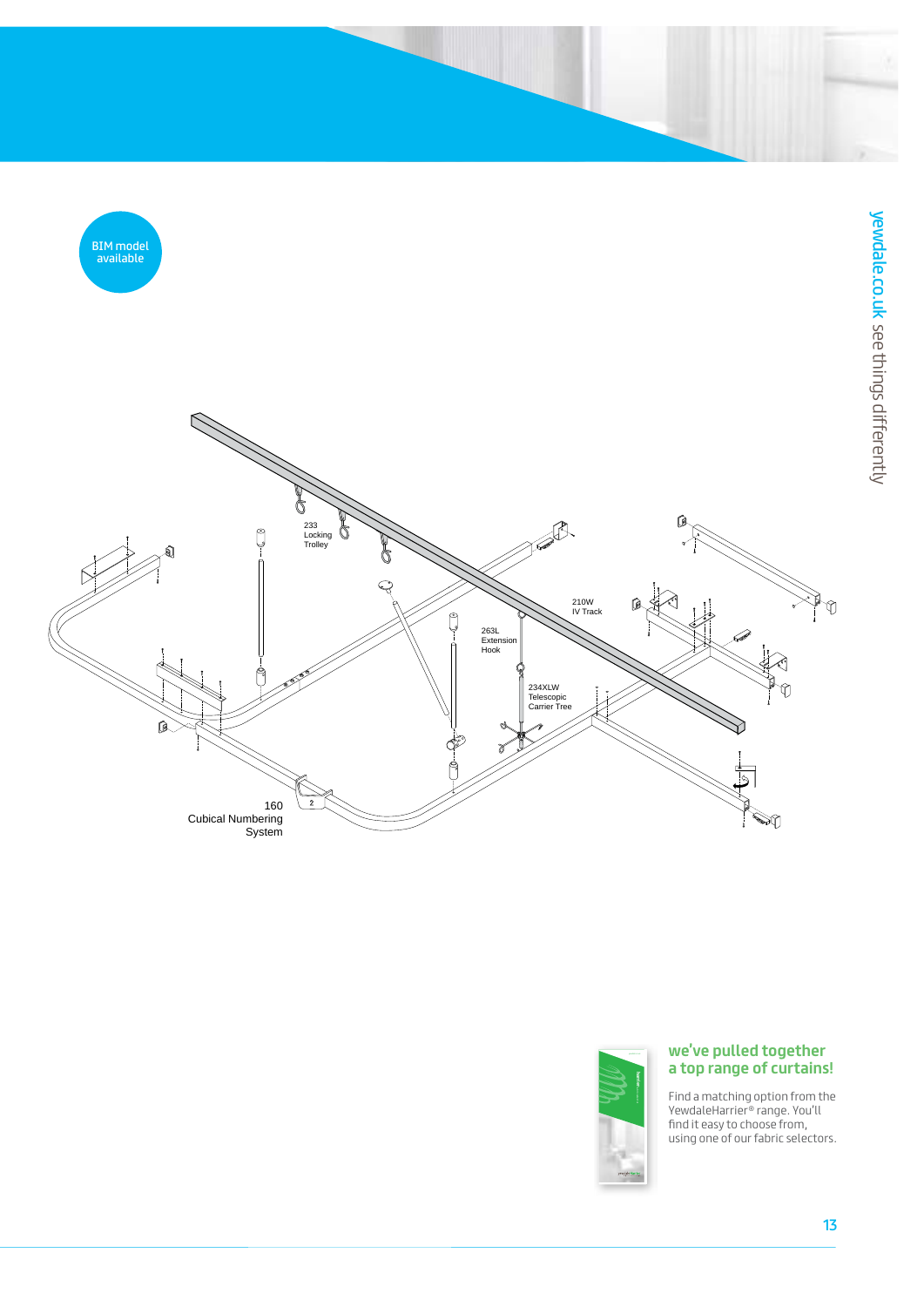



# IV400 Medium Duty Intravenous Support Track

#### Features

The YewdaleMovatrack® IV400 medium duty intravenous support track is machined from rigid, high-grade aluminium profile section and can be mounted directly to the ceiling or, more usually, suspended at cubicle track height of 2.1m. This unique system is supplied as standard in hygienic, white powder-coated finish and utilises economical 2-point drip carriers with nylon runners. Able to span 2.5 metres without support, and includes all necessary fittings.

#### Benefits

The YewdaleMovatrack® IV400 was designed specifically for the overhead suspension of drip bags without the need to use valuable floor space. This means that it is always available at a moment's notice, yet remains discreetly unobtrusive. As the carrier is track mounted, it can be moved to one side of the cubicle when not in use, and can be positioned at either side of the bed, or above it, if required. IV400 is very quick and simple to install. It is usually fixed to the existing cubicle curtain track using T-joints, and would only need extra suspension points where a long span is required. Each track is fitted with a press-slide carrier access point to enable extra carriers to be added at any time. The 2-point carriers run on low friction nylon runners in a channel within the track section and have two stainless steel hooks for drip bags, with a load capacity of 3kg per hook.

#### IV Mobile

The YewdaleMovatrack® IV400 system in conjunction with the YewdaleMovatrack® 101 mobile curtain divider track system is a unique combination, giving full IV provision at any point within the cubicle. The traversing IV track is fitted with mobile trolleys at each end which run within the special front and back tracks of the cubicle track system. For more details on YewdaleMovatrack® Mobile 101 see page 6.

#### Specification

The YewdaleMovatrack® IV400 Overhead intravenous track systems as manufactured by Yewdale, +44 (0)1268 570900. Extruded aluminium track with white powder-coated finish to be suspended (at 2.1m above floor level or as specified) in accordance with manufacturer's instructions. 2-point carriers to be suspended from track on nylon runners. Layout as shown on accompanying drawings.

Please refer to NBS Plus N10 230.



This product range comes with a full Lifetime Warranty as standard.



YewdaleMovatrack® IV400 lends itself to many configurations within a hospital bed cubicle. The most common configurations of fixed track are shown here, but the specifier should take account of medical factors such as levels of usage, and the possible need of secondary IV provision at the foot of the bed.

The traversing IV tracks of YewdaleMovatrack® IV400 Mobile are shown here in conjunction with YewdaleMovatrack® 101 Mobile cubicle track. The versatility of the system is immediately apparent, giving total flexibility of both bed space width and positioning of IV provision within it.

# IV400 Loading figures

| Part No. | <b>Description</b>   | <b>Design Load</b>        |
|----------|----------------------|---------------------------|
| 400W     | Medium Duty IV Track | 10kg at maximum span 2.5m |
| 430W     | 2-point IV Carrier   | 6kg (3kg per hook)        |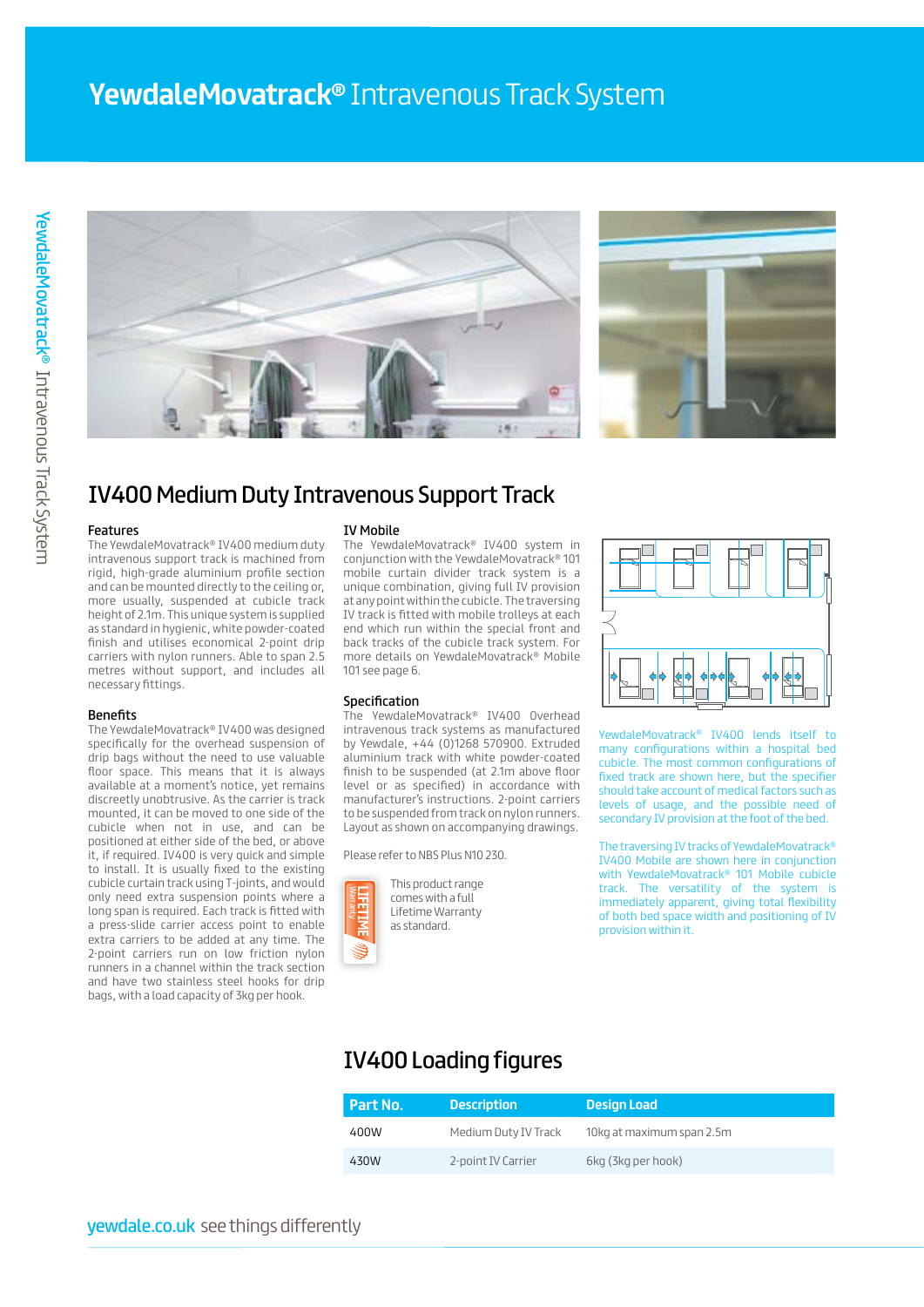[BIM model](http://www.yewdale.co.uk/prod/iv400-intravenous-support-track-medium-duty)  available





## **we've pulled together [a top range of curtains!](http://www.yewdale.co.uk/downloads)**

Find a matching option from the YewdaleHarrier® range. You'll find it easy to choose from, that it case to enobse from,<br>using one of our fabric selectors. **medway**fabric selector yewdale.co.uk

15